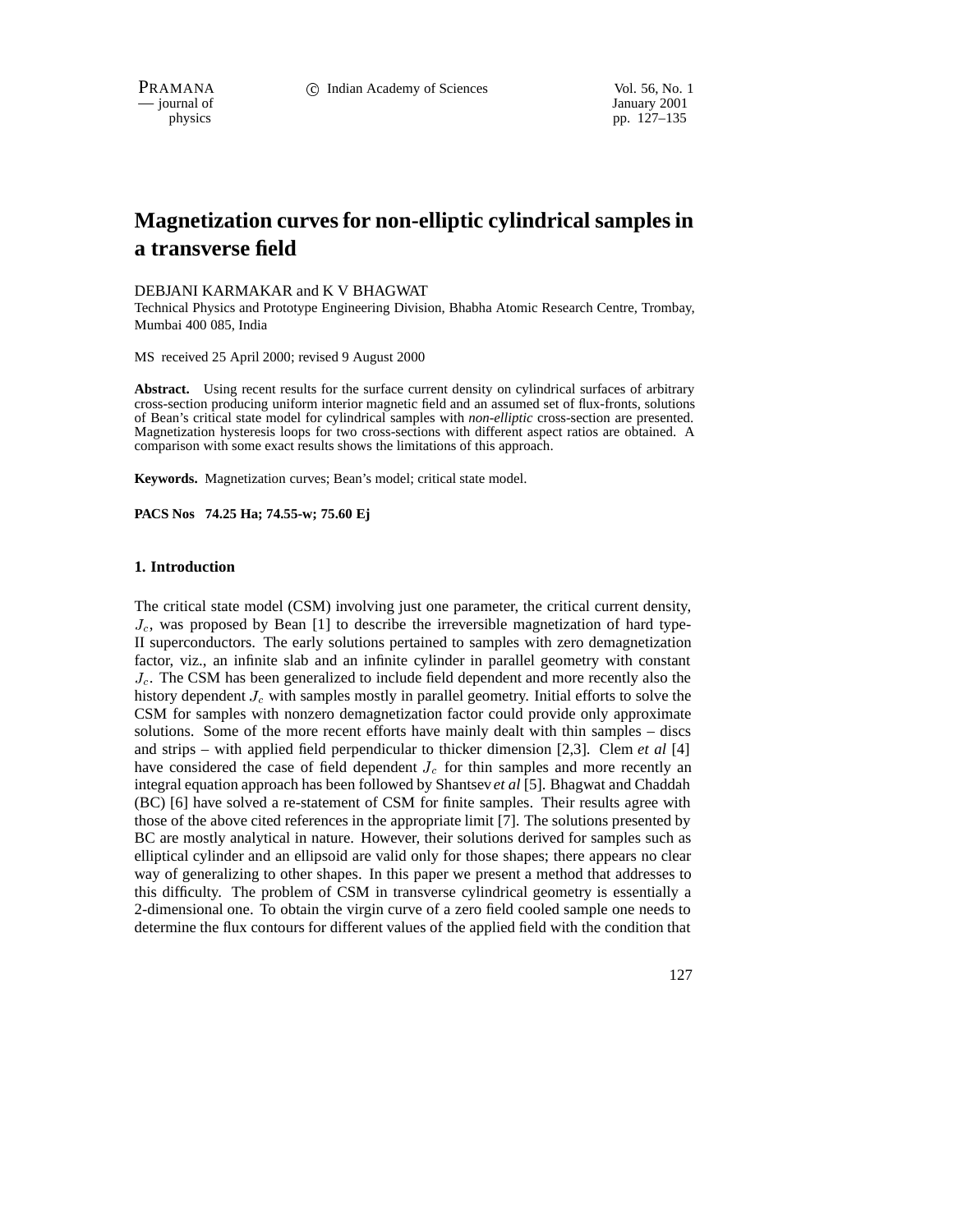the local field  $\mathbf{B} \equiv 0$  within the innermost flux contour and the current density  $J = J_c$  in the current carrying region. Recently we obtained an expression for surface current density on cylinders of arbitrary cross-section producing uniform interior field [8] using the method of conformal mapping in conjunction with some results from the theory of singular integral equations with a Cauchy type kernel. We believe that these results are directly applicable to the solution of CSM and the same method can be applied to study the evolution of flux contours in arbitrary cylindrical samples. The simplest of such procedures that can achieve  $B \equiv 0$  involves the assumption of parallel flux contours. Here we follow this procedure and present results for magnetization curves for hard superconductor cylindrical samples with *non-elliptical* cross-sections. The method is equally well applicable also to elliptical cylinders as a special case.

In the next section we present analytical formulation that relates a given volume current density to a cascade of surface currents. Flux contours are viewed as evolving from the one representing the sample surface. All these belong to one parameter family. The natural choice of the parameter would be  $B_a$ , the magnitude of applied magnetic field. But any function of it would serve equally well. We denote the parameter by  $\xi$ , such that  $0 \leq \xi$  $\xi$  < 1. Further, without loss of generality, we may assume that  $\xi$  = 1 gives the contour representing the boundary of the cylinder. Starting from the surface contour the various flux contours can be represented by their respective conformal map which maps the exterior of it to the exterior of an unit circle [9]. We then work within the approximation of parallel flux contours and present our results. We end with a discussion and possible generalization of the method adopted in this paper.

#### **2. Analytical formulation**

Consider the conformal map [9]

$$
\zeta = f(\xi, u) = \xi[u - pu^{-1} - (q/3)u^{-3}].\tag{1}
$$

When  $u = \exp(i\phi)$  describing a unit circle, we get a parametric representation of the flux contour. The parameters p and q are given by  $p = a_1 + a_2$  and  $q = a_1 a_2$ . If we choose the numbers  $a_1$  and  $a_2$  such that  $|a_1| < 1$ ,  $|a_2| < 1$ , the mapping (1) has the property

$$
f'(u) = \xi(1 + a_1 u^{-2})(1 + a_2 u^{-2}) \neq 0
$$
\n(2)

for  $|u| > 1$ . Hence the mapping is *conformal* there, i.e., it maps the exterior of the unit circle to the exterior of the flux contour in the z-plane. As the parameter  $\xi$  varies from 1 to 0, we get the parallel flux-fronts, provided the parameters p and q in eq. (1) are independent of  $\xi$ . Let the current carrying region be bounded by sample surface  $\xi = 1$  and a flux contour corresponding to  $\xi = \xi_0$ . This region can be divided into shells of thickness  $d\xi$ , each shell viewed as a surface current density [8]:

$$
\mu_0 J_s = 2\delta B_0 \xi \sin \phi / |f'(u)| \tag{3}
$$

will produce a uniform field  $\delta B_0$  in its interior. Such an arrangement of shells is thus capable of cancelling an uniform applied field.

To see how this can be achieved let us consider the field generated by a volume current distribution. Let the zero field cooled infinite cylindrical sample with its axis along the

128 *Pramana – J. Phys.,* **Vol. 56, No. 1, January 2001**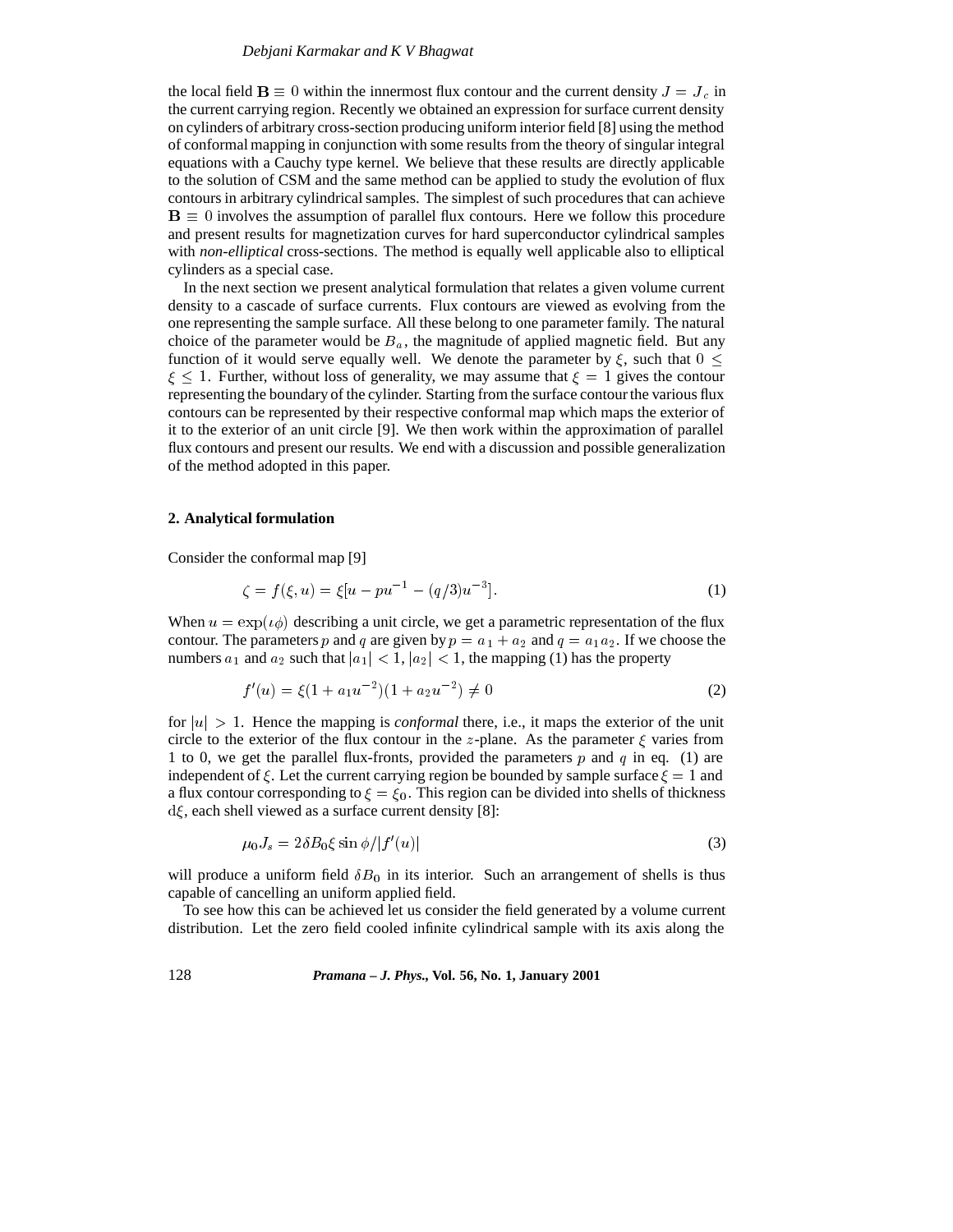#### *Magnetization curves*

z-axis and its cross-section bounded by a contour **L** be subjected to a uniform magnetic field. The sample, in response, will carry a (volume) current density  $J(x', y')$  parallel to the axis of the cylinder. If  $i, j$  and k denote unit vectors along the co-ordinate axes then the field BJ generated by **J** is given by [10]

$$
\mathbf{B}_{\mathbf{J}} = \frac{\mu_0}{2\pi} \int \int \frac{J(x', y')[-(y - y')\hat{\mathbf{i}} + (x - x')\hat{\mathbf{j}}]}{(x - x')^2 + (y - y')^2} dx' dy'.
$$
 (4)

The integration extends over the current carrying region. Introducing a complex function  $B_J(\zeta)$ , with  $\zeta = x + \iota y, \zeta' = x' + \iota y'$ , [10] we may write

$$
B_J(\zeta) = \frac{\mu_0}{2\pi} \int \int \frac{J(x', y')}{\zeta - \zeta'} \mathrm{d}x' \mathrm{d}y'.\tag{5}
$$

The components of **B**<sub>J</sub> are obtained as  $B_{Jx} = Im B_J(\zeta)$  and  $B_{Jy} = Re B_J(\zeta)$ . Effecting a change of variables from  $\zeta'$  to  $(\xi', u' = \exp(i\phi'))$  by writing  $\zeta' = f(\xi', u')$ , where f is the function defined in eq. (1), the integral in (5) can be expressed in the form

$$
B(\zeta) = \frac{\mu_0}{2\pi} \int d\xi' \int \frac{J(x', y')}{(\zeta - \zeta')} \frac{\chi(\xi', \phi')}{|f'(\xi', u')|} ds'.
$$
 (6)

Here  $\chi(\xi', \phi') \equiv x'_{\xi'} y'_{\phi'} - x'_{\phi'} y'_{\xi'}$  is the Jacobian of transformation and  $ds' = |d\zeta'| =$  $|f'(\xi', u')| d\phi'$ . The net  $B(\zeta)$  can be explicitly seen as produced by a succession of current shells of thickness  $d\xi'$ . Each current shell carries a surface current density  $\mu_0 J_s = \mu_0 J \chi / |f'(\xi', u')| d\xi'.$  Thus the identification

$$
\mu_0 J\chi \mathrm{d} \xi/|f'(u)|=2\delta B_0 \xi \sin \phi/|f'(u)|
$$

will enable us to get a volume current density that produces uniform interior field that is equal and opposite to the external field  $B_a$ . We choose  $\delta B_0$  so that  $J = J_c$ , the critical current density, on the equator (corresponding to  $\phi = \pi/2$ ). Hence

$$
J = J_c \chi(\xi, \pi/2) \sin \phi / \chi(\xi, \phi). \tag{7}
$$

Thus, to get  $|J| = J_c$  we must have

$$
\chi(\xi, \phi) = \chi(\xi, \pi/2) |\sin \phi|.
$$

Various approximations are obtained by equating finite terms in a suitable expansion of both sides. In the present paper, however, we follow a very simple approximation by assuming parallel flux-contours.

## **3. The solution**

With the current density given by eq. (7) we compute the field  $B_J$  which it generates within the flux-front  $\xi = \xi_0$  (c.f. (6)). Since the net field in the interior of the flux-front is zero, we have the following relation between the applied field  $B_a$  and  $\xi_0$  from

$$
B_a = -B_0 = H^*(1 - p + q)(\xi_0 - 1)/4
$$
\n(8)

with

*Pramana – J. Phys.,* **Vol. 56, No. 1, January 2001** 129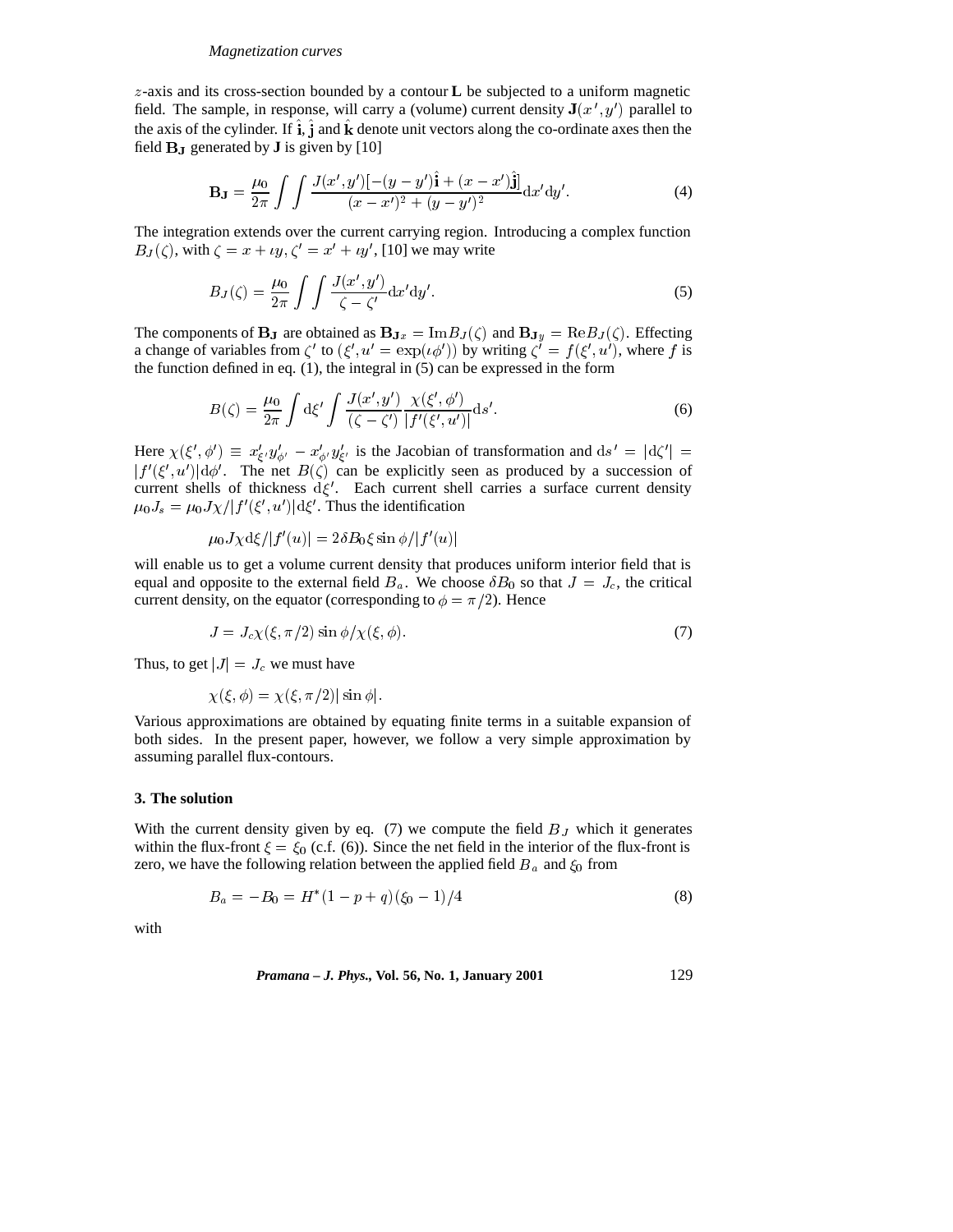*Debjani Karmakar and K V Bhagwat*

$$
H^* = \mu_0 J_c a = \mu_0 J_c (1 + p - q/3). \tag{9}
$$

We denote by  $\alpha$  and  $\beta$  the sample dimensions at the equator and along the field direction. Virgin magnetization (magnetic moment/unit volume) of a zero field cooled sample can be obtained from the relation

$$
\mathbf{m}_v = (1/2A) \int \int (\mathbf{r}' \times \mathbf{J}) \mathrm{d}x' \mathrm{d}y', \tag{10}
$$

where A is the cross-sectional area of the sample and  $\mathbf{r}' = \mathbf{i}x' + \mathbf{j}y' + \mathbf{k}z'$ . Changing the variables of integration to  $(\xi', \phi')$  and noting that the current density is along **k** we get

$$
\mathbf{m}_{v} = (J_{c}b/2A) \int_{\xi_{0}}^{1} \int_{-\pi}^{\pi} \chi(\xi', \pi/2) \sin \phi'(\hat{\mathbf{i}}y' - \hat{\mathbf{j}}x') d\xi' d\phi'. \tag{11}
$$

We have used  $dx'dy' = \chi(\xi', u)d\xi'd\phi'.$  The y-component of magnetization is zero by symmetry and the x-component (denoted by  $m<sub>v</sub>$  itself) is given by

$$
m_v = H^*(1 - p + q)(1 + p)(\xi_0^3 - 1)/[12(1 - p^2 - q^2/3)].
$$
\n(12)

Here we have used that  $A = \pi(1 - p^2 - q^2/3)$ . In the field reversal case (before full penetration) the decrease in the field changes the current density in a shell  $(\xi_0', 1)$  from J to  $-J$ , leaving the current density in the region  $\xi_0 < \xi < \xi'_0$  unchanged. The magnetization during the field reversal can be calculated and we get

$$
m_{\downarrow} = -\mu_0 m_{\rm sat} (\xi_0^3 - 2\xi_0^{\prime 3} + 1) \tag{13}
$$

and

$$
B_a = -B_p(\xi_0 - 2\xi'_0 + 1),\tag{14}
$$

where  $m_{\text{sat}}$  and  $B_p$  are saturation magnetization and the applied field when the sample is fully penetrated i.e. when  $\xi_0 = 0$  in the expression (12) and (8). Now when the field is increased beyond  $B_p$  then  $B_a = B_p + B(0)$  where  $B(0)$  is the field at the centre of the sample. Now having reached a sufficiently large field  $B_{\text{max}}$ , let the field be reduced. By a similar procedure as for magnetization under the field reversal case, we get the field

$$
B_{\rm in} = B(0) + B_p(2\xi_0' - 1) \tag{15}
$$

and

$$
B_A = -B_{\rm in}, \quad \mu_0 m = -\mu_0 m_{\rm sat} (1 - 2\xi'^3). \tag{16}
$$

# **4. Results and discussion**

We now present the results for two samples with different aspect ratios. The crosssection and the virgin, and, small and large hysteresis curves for sample 1 (with aspect

130 *Pramana – J. Phys.,* **Vol. 56, No. 1, January 2001**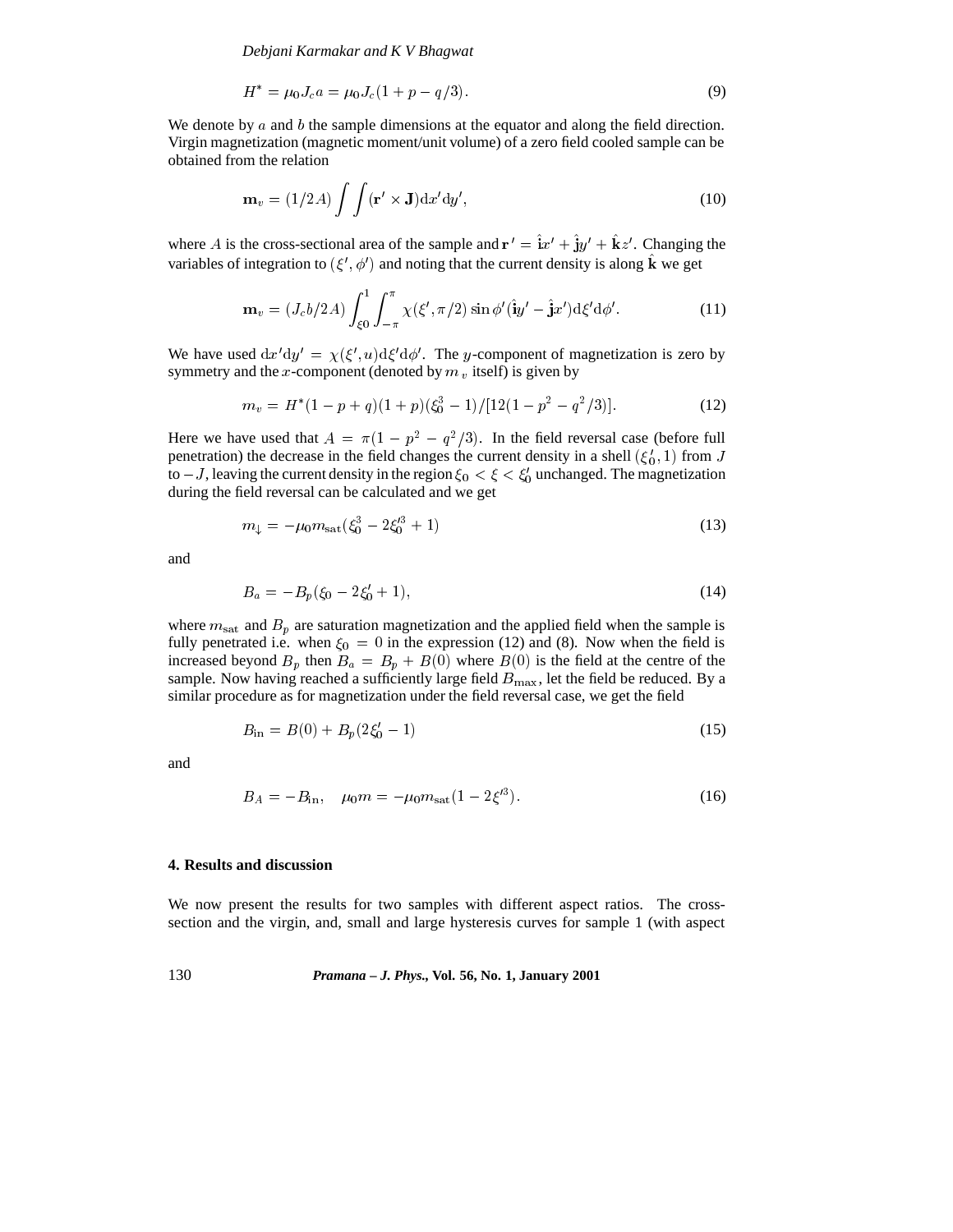#### *Magnetization curves*

ratio =  $a/b = 6.38$ ) are shown in figure 1. For this sample the field for full penetration  $B_p = 0.105H^*$  and the saturation magnetization  $\mu_0 m_{\text{sat}} = -0.1178H^*$ . The corresponding exact values are respectively  $0.5528H^*$  and  $-0.3790H^*$ . As for sample 2, the field for full penetration  $B_p = 0.002484H^*$  and the saturation magnetization  $\mu_0 m_{\text{sat}} = -0.00955 H^*$ . The corresponding exact values are respectively 0.02968 H  $^*$ and  $-0.4306H^*$ . Thus  $m_{\text{sat}}/m_{\text{sat}}^{\text{exact}} \approx 0.3108$  for sample 1 and  $\approx 0.2218$  for sample 2. The same ratio for a circular cylinder can be obtained from ref. [11] and has the value  $\approx 0.7854$ . The above comparison shows the limitations of the parallel flux-contour approximation. The detailed magnetization curves for sample 2  $(a/b = 239.7)$  are shown in figure 2. The magnetization curves in the two figures are very similar. However, change of scale on the x-axis should be noted corresponding to the large demagnetization factor for the sample 2.

In this paper we have illustrated how the formula for surface current density can be used to solve the CSM for non-elliptic cylindrical samples. We have noted that the flux contours can be described by their respective conformal maps that transform the exterior of a flux contour to the exterior of a unit circle. For simplicity, we assumed a simple form for the coefficients of the conformal mapping which results in parallel flux-contours. It should be noted that the conformal map describing the sample boundary may involve only a few coefficients (3 in the examples considered), the one describing the flux contours will, in general, require infinite number of them. Only those describing the sample boundary evolve with nonzero initial values and the rest all evolve from the value zero. The functional form of the coefficients is to be determined such that  $J = J_c$  in the entire current



**Figure 1a.** Cross-section and flux fronts for sample 1 described by the equation  $z =$  $\xi_0[u - (p/u) - q/(3u^3)]$  for a set of values of  $\xi_0 \cdot p = a + b, q = ab, a = 0.3$  and  $b = 0.4$  are parallel and transverse sample dimensions.

*Pramana – J. Phys.,* **Vol. 56, No. 1, January 2001** 131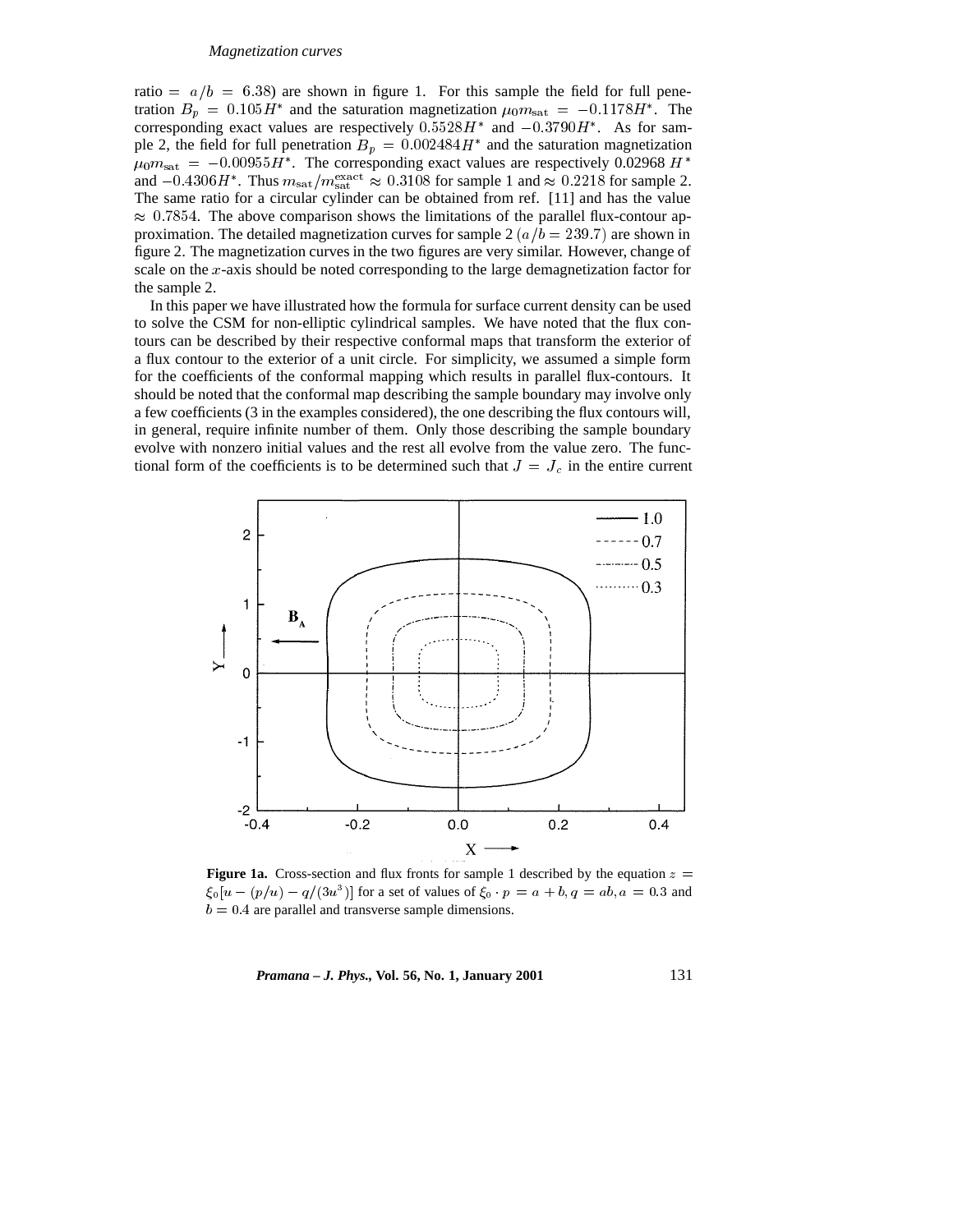

**Figure 1b.** Small magnetization hysteresis loops for sample 1.



Figure 1c. Large hysteresis loops (reversal field larger than the field for full penetration  $B_p$ ) for sample 1.  $B(0)$  represents the field at the centre of the sample.

132 *Pramana – J. Phys.,* **Vol. 56, No. 1, January 2001**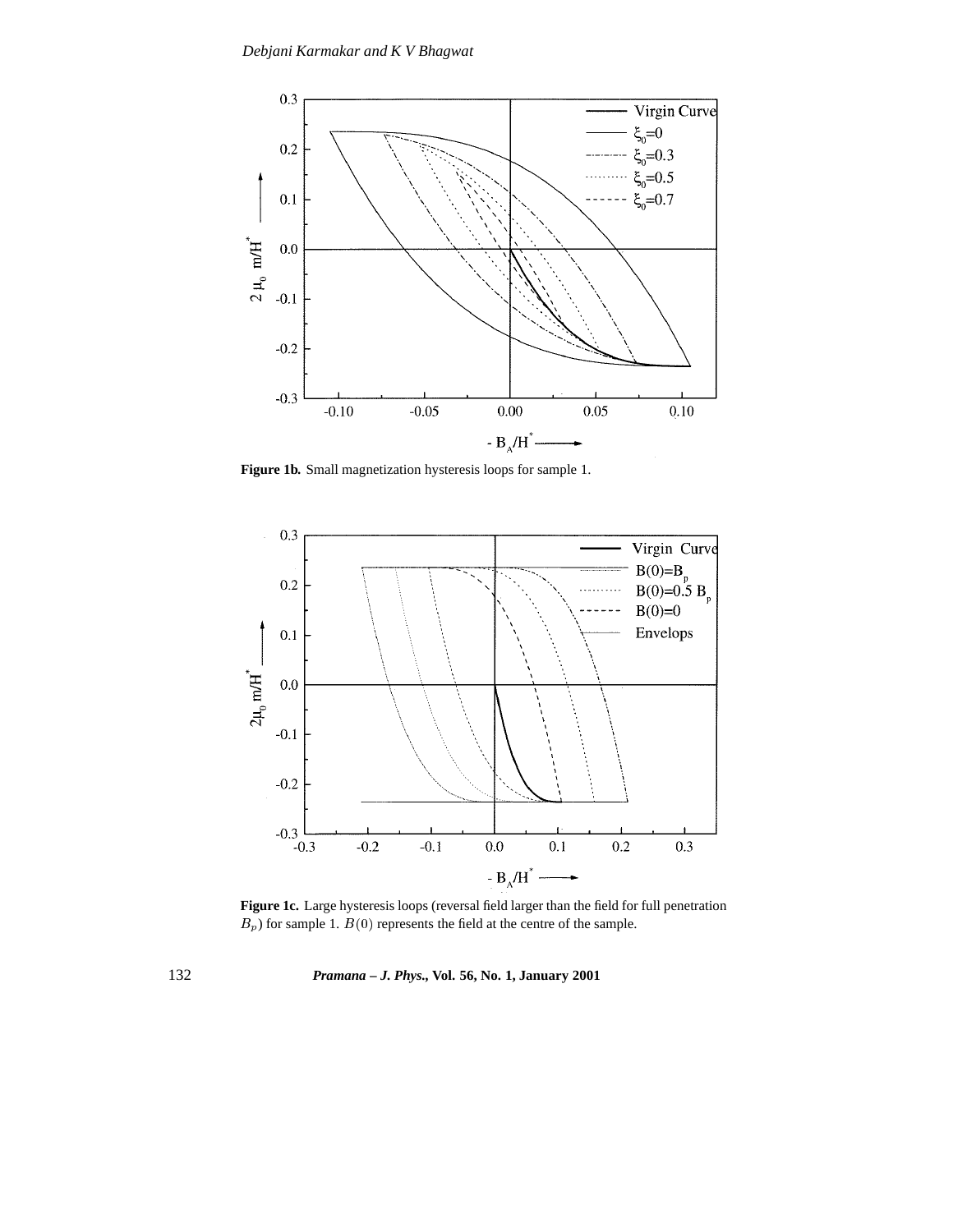

**Figure 2a.** Same as figure 1a, with  $a = 0.99$  and  $b = 0.0012589$  to give large demagnetization factor.



**Figure 2b.** Same as figure 1b, for sample 2.

*Pramana – J. Phys.,* **Vol. 56, No. 1, January 2001** 133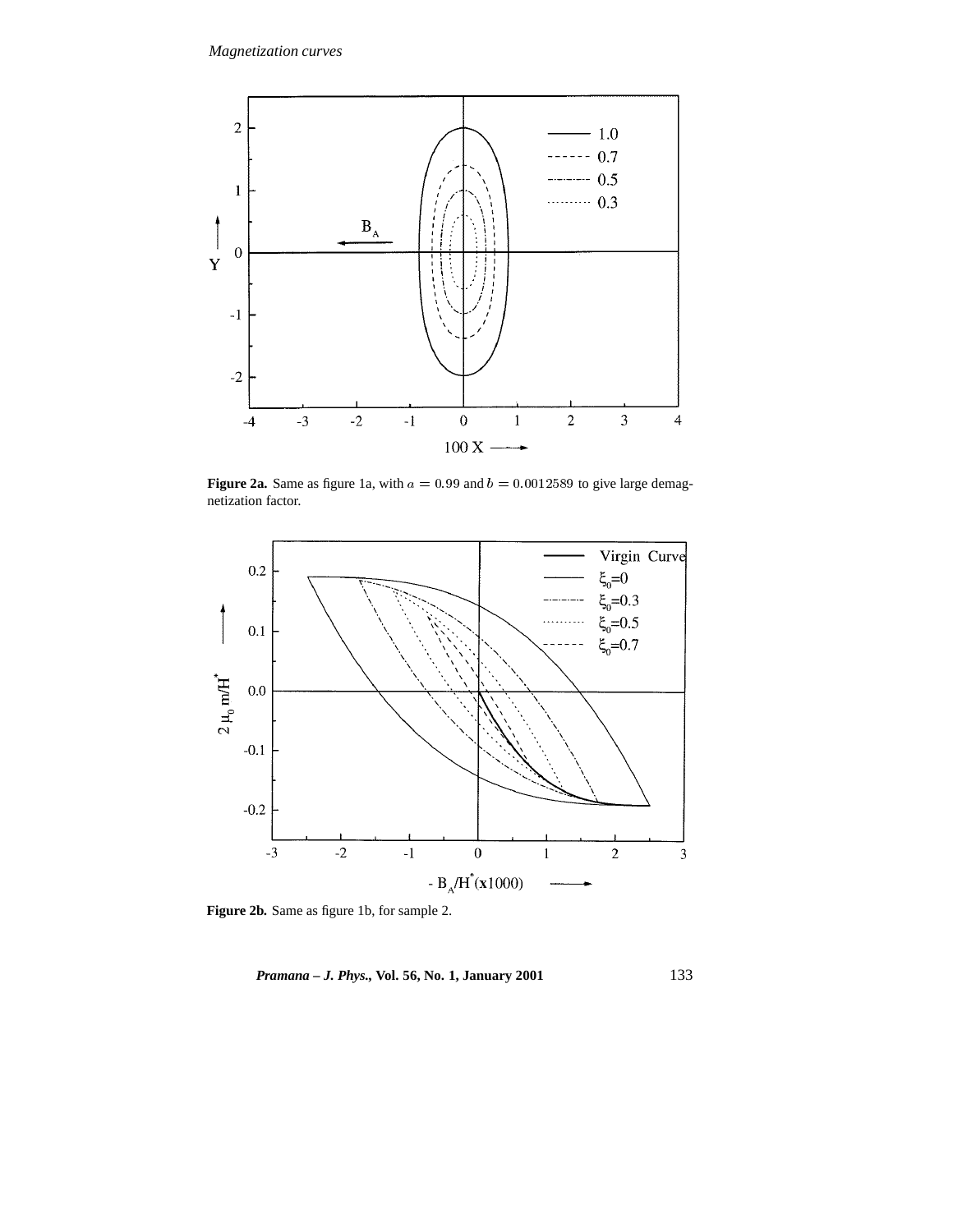

**Figure 2c.** Same as figure 1c, for sample 2.

carrying region. The rigorous procedure requires one to solve an infinite system of nonlinear first order ordinary differential equations. In practice the infinite system must be truncated allowing evolution of only a finite number of coefficients, the rest retaining their initial values. This corresponds to getting  $J = J_c$  up to a certain order in powers of cos<sup>2</sup>  $\phi$  $(c.f. (7)).$ 

A conformal mapping involving only the first two terms of eq. (1) describes an ellipse. If we generate a conformal map by allowing evolution of only these two coefficients for describing the flux contours we get the analytical results of Bhagwat and Chaddah [6] for cylindrical samples involving nonparallel flux contours. A similar procedure can be followed for the present samples by allowing evolution of all the three coefficients. Even for this limited generalization an analytical solution of the resulting differential equations is not possible. We do not present the details but only mention the results. If we require that  $J \approx J_c$ , up to terms of order  $\cos^4 \phi$  we need to retain three leading coefficients. These evolve as a function of  $\xi$  starting from their initial values leading to nonparallel flux contours. For this case we get  $B_p = 0.2500H^*$  and  $\mu_0 m_{\text{sat}} = -0.2208H^*$  for sample 1 and  $B_p = 0.0105H^*$  and  $\mu_0 m_{\text{sat}} = -0.2121H^*$ . The values of  $m_{\text{sat}}/m_{\text{sat}}^{\text{exact}}$ , for samples 1, 2 and a circular cylinder respectively turn out to be  $\approx 0.5826, 0.4926$  and 0.9425. Thus the three term approximation is not as good for general samples as for a circular cylinder. It is necessary to consider more coefficients in the conformal mapping describing the flux contours to make J closer to  $J_c$ . The results of such a calculation predicts values of  $B_p$ and  $m_{\text{sat}}$  close to the exact ones. In fact it slightly overestimates  $m_{\text{sat}}$ . This aspect is being looked into. The details of the calculation will be published elsewhere.

In summary, we have generated solutions of the CSM that satisfy the requirement that

134 *Pramana – J. Phys.,* **Vol. 56, No. 1, January 2001**